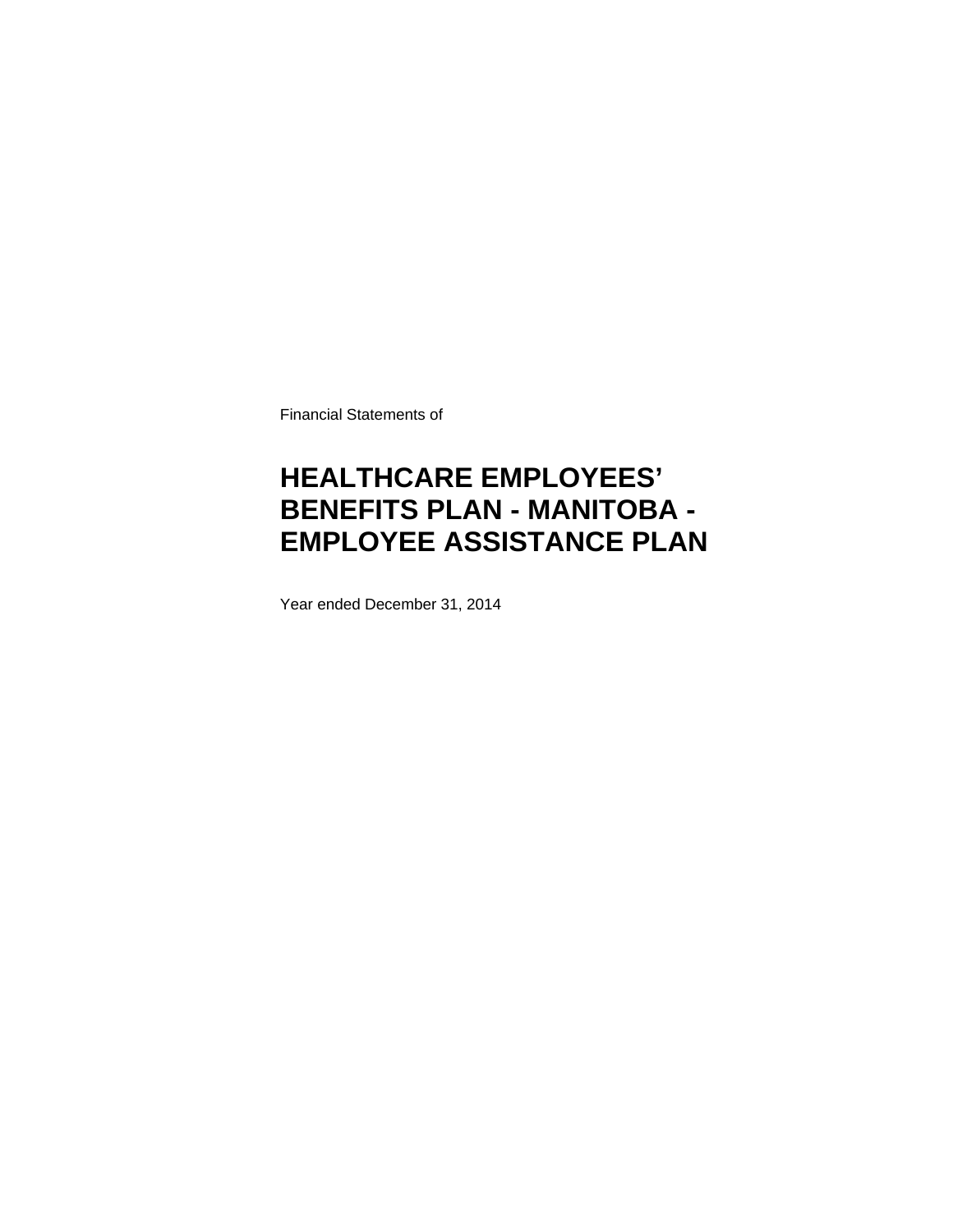

**KPMG LLP** Suite 2000 - One Lombard Place Winnipeg MB R3B 0X3 Canada

Telephone Fax Internet

(204) 957-1770 (204) 957-0808 www.kpmg.ca

### **INDEPENDENT AUDITORS' REPORT**

To the Board of Trustees of the Healthcare Employees' Benefits Plan - Manitoba - Employee Assistance Plan

We have audited the accompanying financial statements of Healthcare Employees' Benefits Plan - Manitoba - Employee Assistance Plan, which comprise the statement of financial position as at December 31, 2014, the statement of changes in net assets available for benefits for the year then ended, and notes, comprising a summary of significant accounting policies and other explanatory information.

### *Management's Responsibility for the Financial Statements*

Management is responsible for the preparation and fair presentation of these financial statements in accordance with Canadian accounting standards for pension plans, and for such internal control as management determines is necessary to enable the preparation of financial statements that are free from material misstatement, whether due to fraud or error.

#### *Auditors' Responsibility*

Our responsibility is to express an opinion on these financial statements based on our audit. We conducted our audit in accordance with Canadian generally accepted auditing standards. Those standards require that we comply with ethical requirements and plan and perform the audit to obtain reasonable assurance about whether the financial statements are free from material misstatement.

An audit involves performing procedures to obtain audit evidence about the amounts and disclosures in the financial statements. The procedures selected depend on our judgment, including the assessment of the risks of material misstatement of the financial statements, whether due to fraud or error. In making those risk assessments, we consider internal control relevant to the entity's preparation and fair presentation of the financial statements in order to design audit procedures that are appropriate in the circumstances, but not for the purpose of expressing an opinion on the effectiveness of the entity's internal control. An audit also includes evaluating the appropriateness of accounting policies used and the reasonableness of accounting estimates made by management, as well as evaluating the overall presentation of the financial statements.

We believe that the audit evidence we have obtained is sufficient and appropriate to provide a basis for our audit opinion.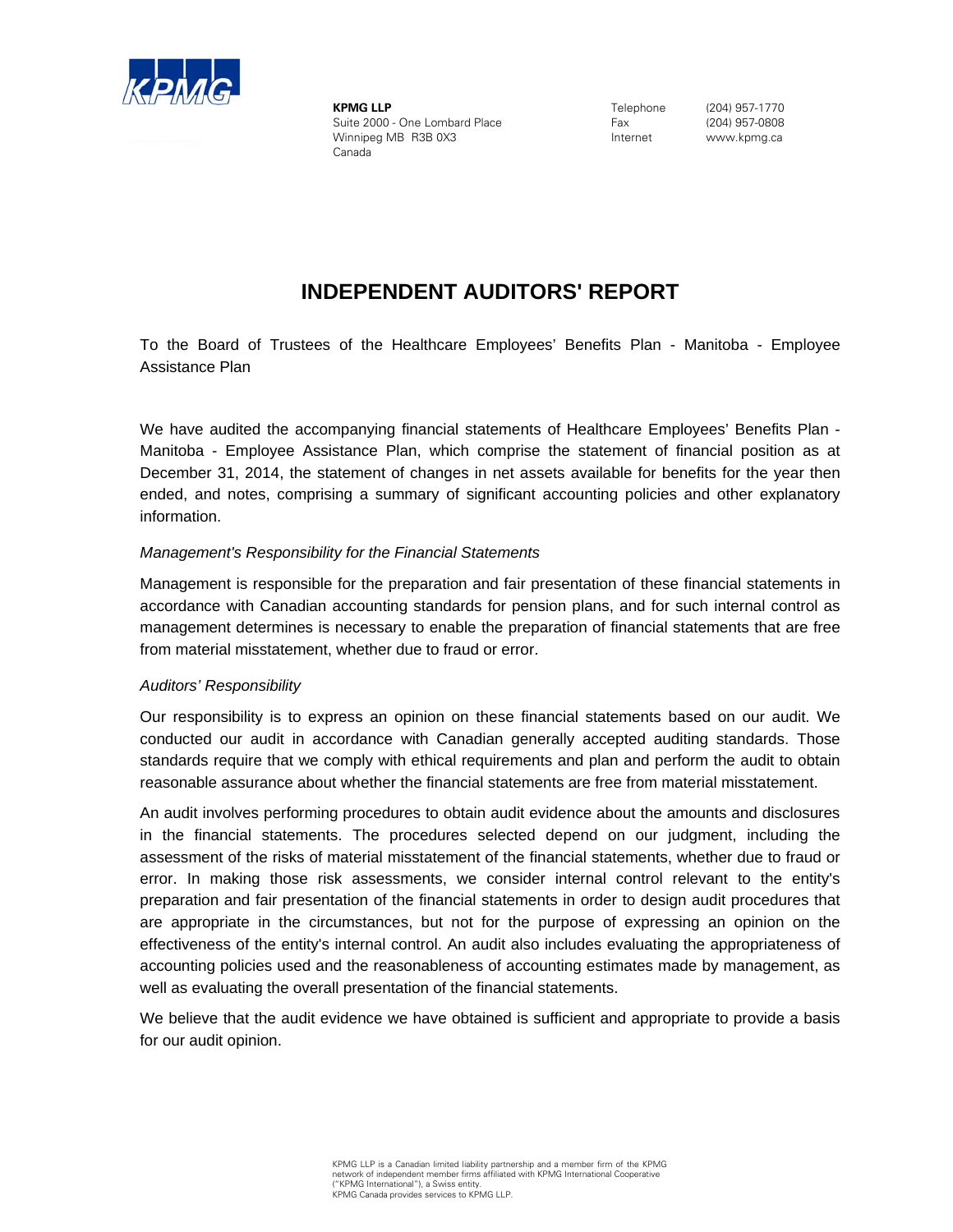

### *Opinion*

In our opinion, the financial statements present fairly, in all material respects, the financial position of Healthcare Employees' Benefits Plan - Manitoba - Employee Assistance Plan as at December 31, 2014, and changes in its net assets available for benefits for the year then ended in accordance with Canadian accounting standards for pension plans.

 $KPMG$  14P

Chartered Accountants

June 17, 2015 Winnipeg, Canada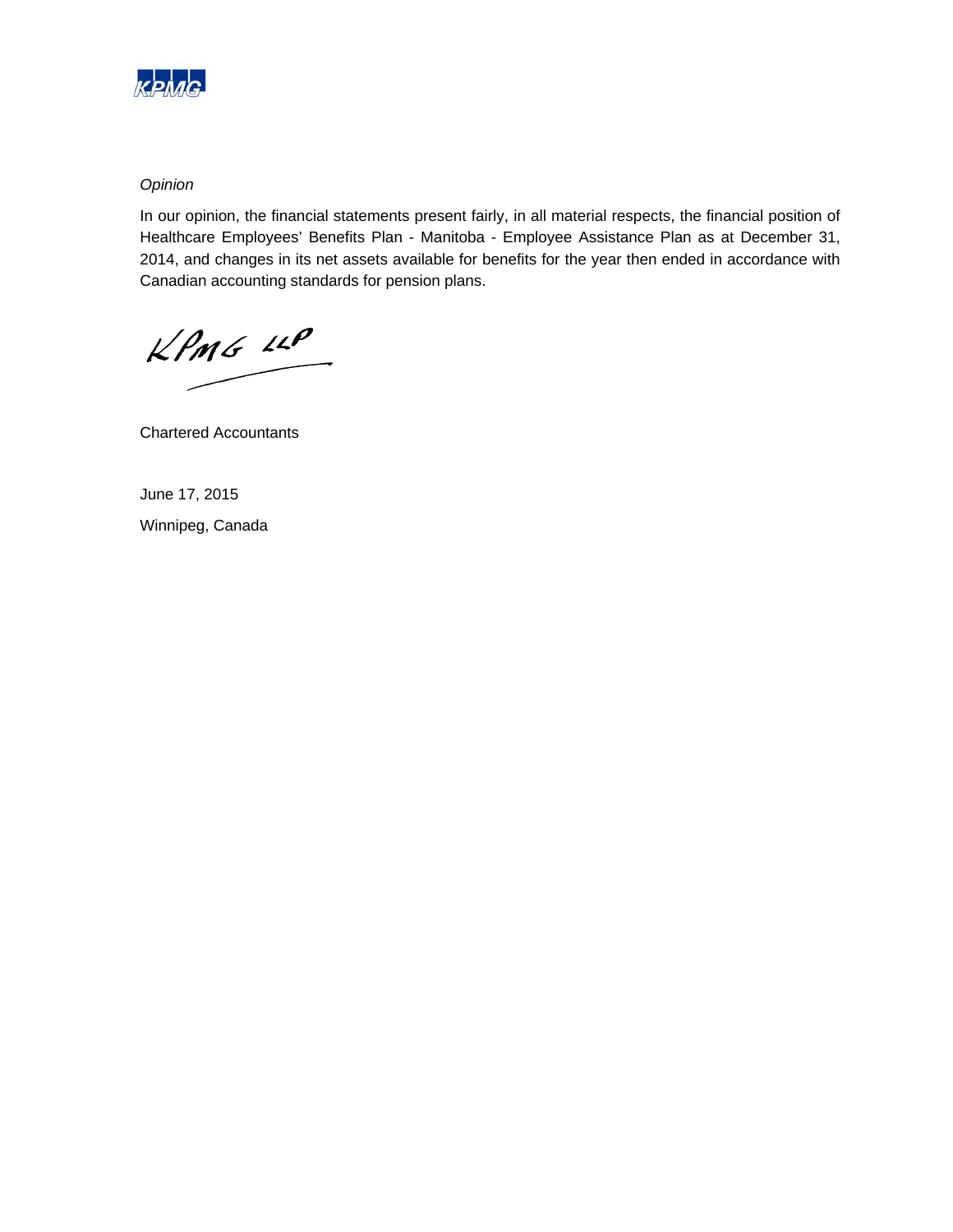Statement of Financial Position

December 31, 2014

### Assets

| Cash                                                          | \$<br>86,800 |
|---------------------------------------------------------------|--------------|
| Receivable from Manitoba Blue Cross (note 3)                  | 12,897       |
| <b>Total assets</b>                                           | \$<br>99,697 |
| Liabilities                                                   |              |
| Accounts payable and accrued liabilities                      | \$<br>8,500  |
| Due to Healthcare Employees' Pension Plan - Manitoba (note 7) | 26,423       |
| <b>Total liabilities</b>                                      | \$<br>34,923 |
| Net assets available for benefits                             | \$<br>64,774 |

See accompanying notes to financial statements.

Approved by the Trustees:

\_\_\_\_\_\_\_\_\_\_\_\_\_\_\_\_\_\_\_\_\_\_\_\_\_\_\_\_\_ Chair

Vice-Chair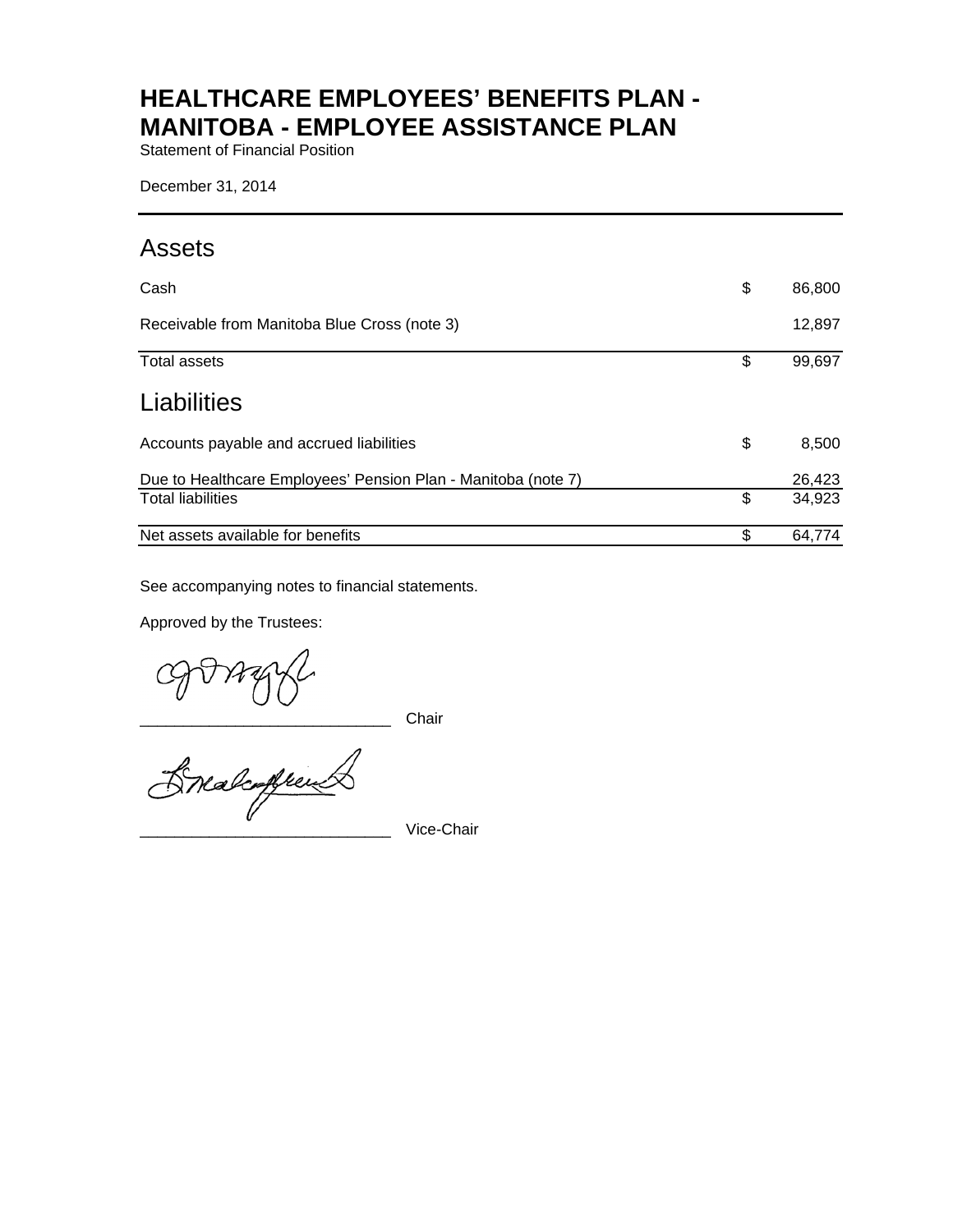Statement of Changes in Net Assets Available for Benefits

Year ended December 31, 2014 (note 1)

| Increase in net assets:<br><b>Premiums</b><br>Interest income    | \$ | 1,588,195<br>169    |
|------------------------------------------------------------------|----|---------------------|
| Total increase in net assets                                     |    | 1,588,364           |
| Decrease in net assets:<br>EAP service costs                     |    | 1,479,095           |
| Administrative expenses (note 4)<br>Total decrease in net assets |    | 44,495<br>1,523,590 |
|                                                                  | £. |                     |
| Net assets available for benefits, end of year                   |    | 64,774              |

See accompanying notes to financial statements.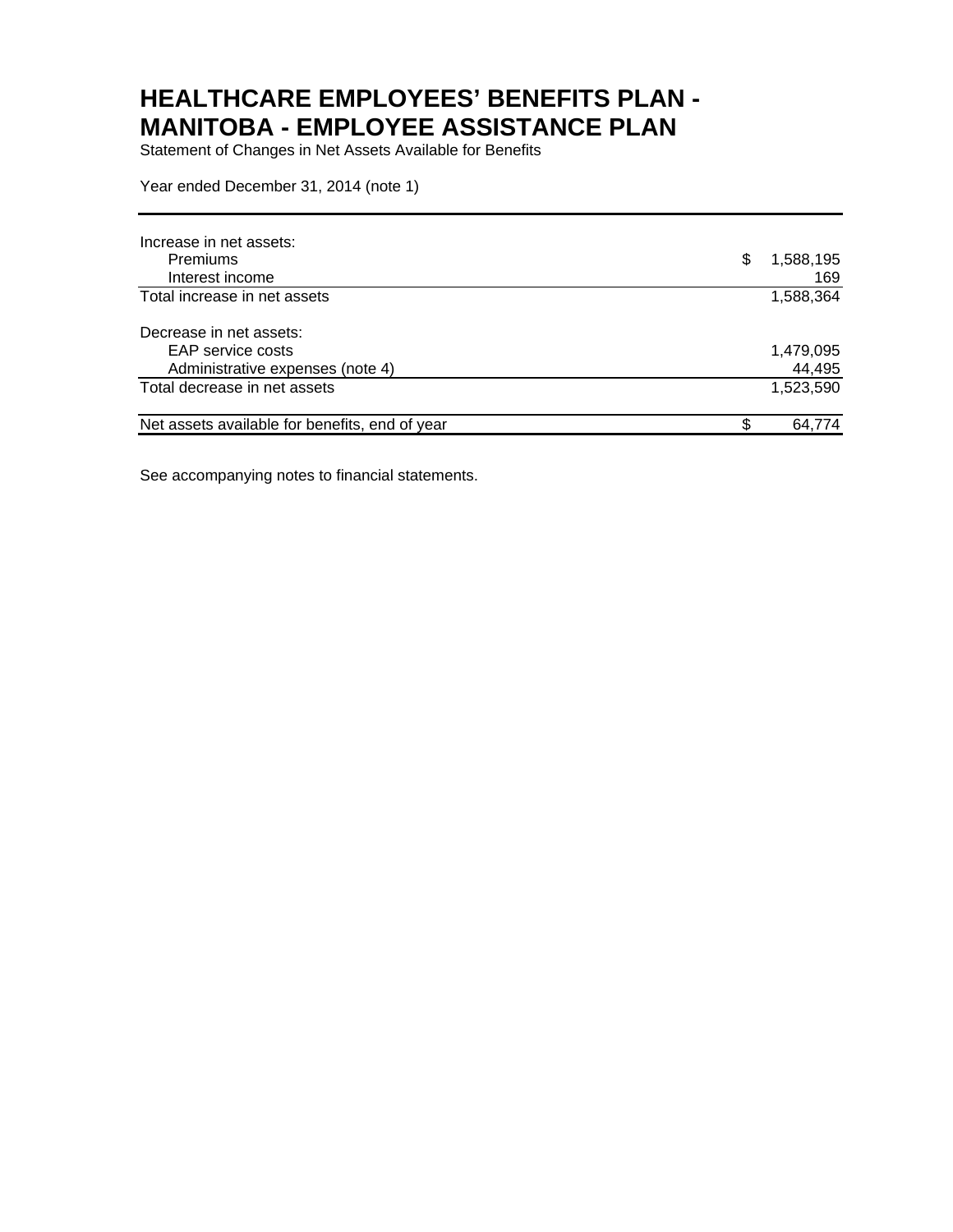Notes to Financial Statements

Year ended December 31, 2014

#### **1. General:**

The Healthcare Employees' Benefits Plan - Manitoba (HEBP) is a jointly trusteed, not-for-profit organization which includes the employee assistance plan (the Plan) for healthcare employees in Manitoba.

The Plan is registered as health and welfare trusts under the *Income Tax Act* and are not subject to income taxes*.*

The Plan provides a comprehensive counselling service designed to help identify and resolve personal concerns affecting the health and well being of participating employees and their families. The employee assistance plan (EAP) services are provided by Manitoba Blue Cross effective April 1, 2014.

#### **2. Significant accounting policies:**

(a) Basis of presentation:

The Plan follows the Canadian accounting standards for pension plans for accounting policies related to its obligations. In selecting or changing accounting policies that do not relate to its obligations, the Plans comply on a consistent basis with Canadian accounting standards for private enterprises.

These financial statements are prepared on a going concern basis and present the financial position of the Plan as a separate financial reporting entity, independent of the participating employers and members. Only the assets and obligations to members eligible to participate in the Plan has been included in these financial statements. These financial statements do not portray the funding requirements of the Plan.

(b) Financial instruments:

Financial instruments are recorded at fair value on initial recognition. Cash and investments, if any, are subsequently measured at fair value. All other financial instruments are subsequently measured at cost or amortized cost, unless management has elected to carry the instruments at fair value. The Plan has elected not to carry any such financial instruments at fair value.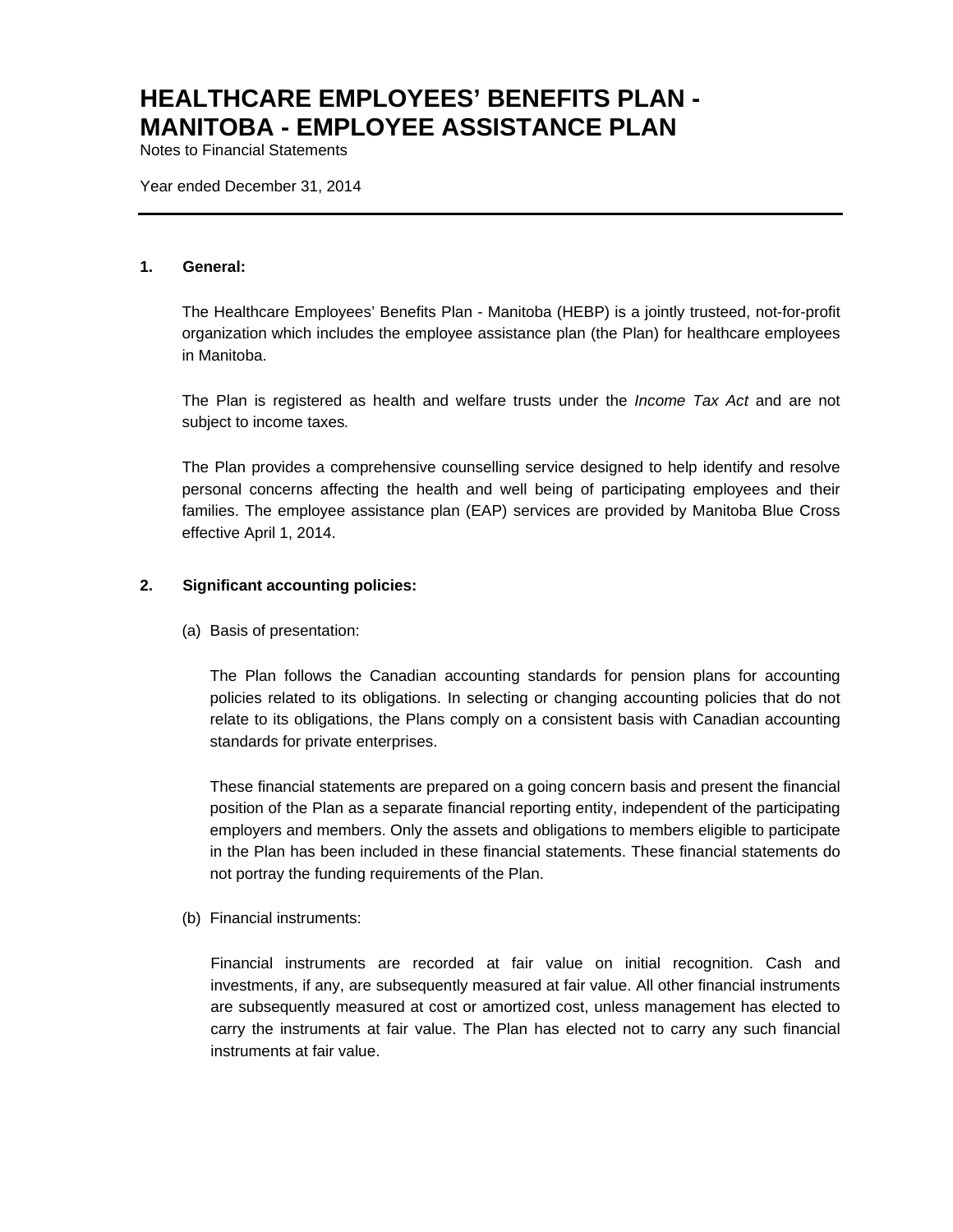Notes to Financial Statements (continued)

Year ended December 31, 2014

### **2. Significant accounting policies (continued):**

Transaction costs incurred on the acquisition of financial instruments measured subsequently at fair value are expensed as incurred. All other financial instruments are adjusted by transaction costs incurred on acquisition and financing costs. These costs are amortized using the straight-line method.

### (c) Premiums:

Premiums recorded in the statement of changes in net assets available for benefits include the members' subscription required for employee assistance coverage. Premiums are recorded on an accrual basis.

(d) EAP service costs:

EAP service costs are recorded in the period in which they are paid or payable. Any service costs not paid at fiscal year-end, if any, are reflected in accounts payable and accrued liabilities.

(e) Use of estimates:

The preparation of financial statements requires management to make estimates and assumptions that affect the reported amounts of assets and liabilities, the disclosure of contingent assets and liabilities at the date of the financial statements and the reported amounts of increases and decreases in net assets available for benefits during the year. Actual results could differ from those estimates.

#### **3. Receivable from Manitoba Blue Cross:**

The amounts receivable from Manitoba Blue Cross are funds held by Manitoba Blue Cross at December 31, 2014 related to the excess of premiums collected over service costs charged to the Plan.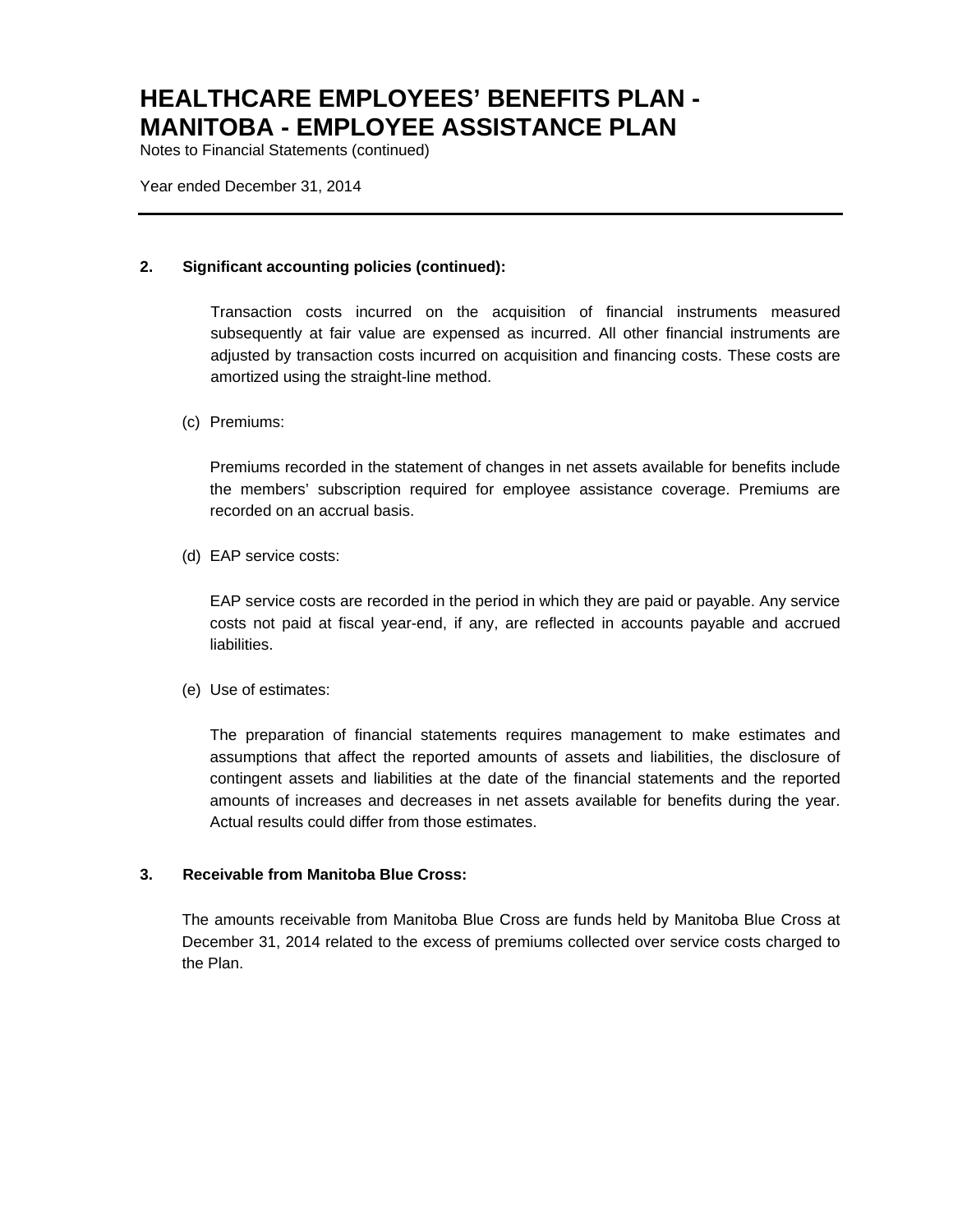Notes to Financial Statements (continued)

Year ended December 31, 2014

#### **4. Administrative expenses:**

| Salaries and benefits<br>Legal fees<br>Audit fees<br>Other administrative expenses | S | 29,179<br>6,490<br>8,500<br>326 |
|------------------------------------------------------------------------------------|---|---------------------------------|
|                                                                                    |   | 44.495                          |

#### **5. Capital management:**

The main objective of the Plan is to sustain a certain level of net assets in order to meet the obligations of the Plan. Increases in net assets are a direct result of premiums paid into the Plan by eligible employers. The main use of net assets is for payment of service costs for eligible members of the Plan.

#### **6. Risk management:**

(a) Market risk:

Management of the Plan believe they are not exposed to any market risks including interest rate, currency and other price risk in relation to the Plan's financial instruments.

(b) Credit risk:

Credit risk associated with receivable from Manitoba Blue Cross is minimized due to its nature. Premiums are collected by Manitoba Blue Cross from participating employers which are used to pay the service costs. No provision for doubtful receivables has been recorded in 2014.

(c) Liquidity risk:

Liquidity risk is the possibility that financial assets of the Plan cannot be readily converted into cash when required. Liquidity risk is managed through premiums received being held by Manitoba Blue Cross on behalf of the Plan to fund the Plan's obligations. The Plan's accounts payable and accrued liabilities and due to Healthcare Employees' Pension Plan - Manitoba (HEPP) have contracted maturities of less than one year.